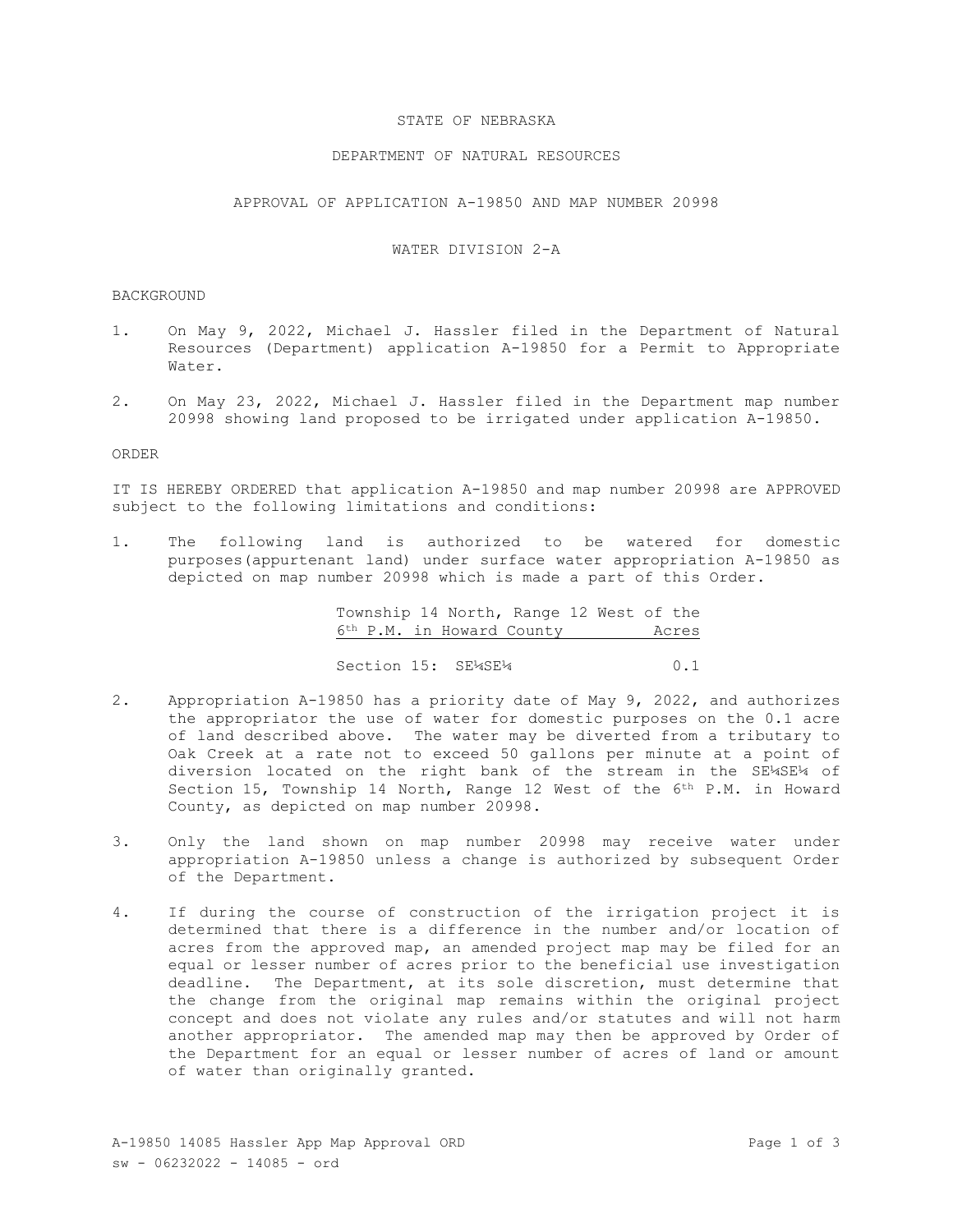- 5. A measuring device, approved by the Department, may be required if so ordered by the Department.
- 6. The appropriator must comply with all relevant statutes. The statutes include, but are not limited to, the following:
	- A. Notify the Department of any change in ownership or address.
	- B. Notify the Department of the name and address of the person responsible for the use of the water appropriation (this may include farm managers, tenants, or relatives that actually apply the water to the approved use).
- 7. The appropriator must comply with the following deadlines:
	- A. The appropriator must proceed diligently with the construction unless interrupted by some unavoidable and natural cause.
	- B. The appropriation is not considered perfected until water has been beneficially applied for the purpose stated in this Order. The water appropriated under A-19850 must be beneficially used by September 1, 2025.
- 8. After September 1, 2025, a field investigation will be conducted to determine the lands where water has been beneficially applied.
	- A. If the entire appropriation is found to have water beneficially applied, a Certificate of Perfected Appropriation will be issued by the Department for A-19850.
	- B. If a portion of the appropriation is found to have had water beneficially applied within the original project concept the Department may, at its discretion, modify the project map and land listing to represent the conditions found during the field investigation. The number of acres and diversion rate determined by the Department will not exceed what is granted by this Order. A Certificate of Perfected Appropriation specifying the final number of acres, location of acres and diversion rate will be issued by the Department for A-19850.
	- C. If no portion of the appropriation is found to have water beneficially applied, the Department will issue an Order of Cancellation in Full for A-19850.

# ADDITIONAL INFORMATION

Failure to comply with all laws and regulations pertaining to surface water appropriations, any orders issued by the Director of the Department of Natural Resources, or the provisions of this Order may result in the cancellation of the appropriation, temporary closing of the appropriation, administrative penalty, criminal prosecution, or any combination thereof.

Nebraska law provides that failure to use a portion or all of a perfected appropriation for more than five consecutive years may result in cancellation of the appropriation.

A-19850 14085 Hassler App Map Approval ORD Page 2 of 3 sw - 06232022 - 14085 - ord